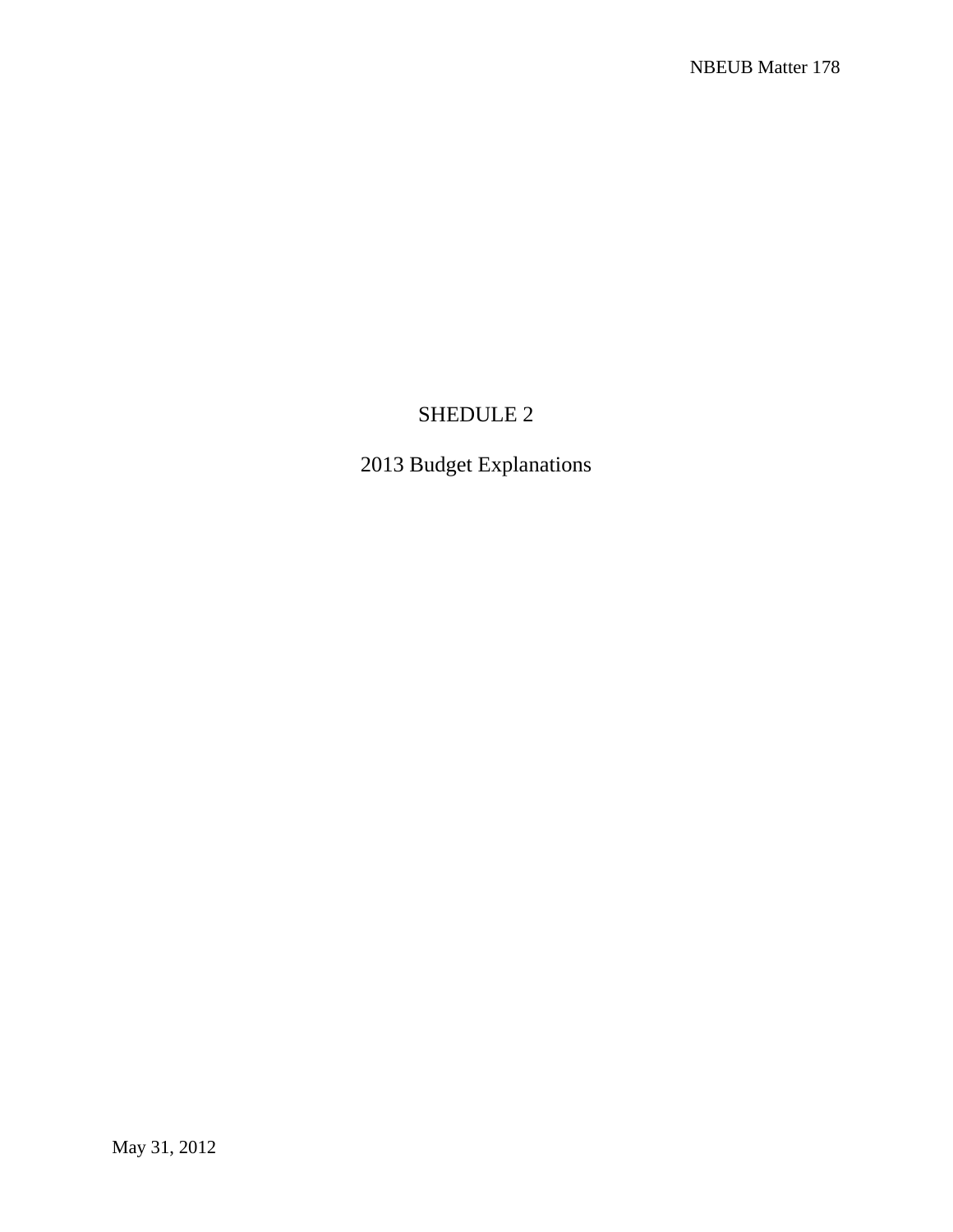# **2013 Budget**

#### **Overview**

For comparative purposes, variance explanations compare 2011 actual results to the 2011 Budget, 2012 forecast results, based on a forecast that combined actual 2012 results to April 30, 2012, with a forecast for the remainder of the year, to the 2012 Budget and the 2013 Budget to the 2012 Budget. EGNB has only included explanations for variances greater than \$10K.

#### **Revenue**

For the 2013 budget year, EGNB has forecast total revenue from operations of \$43.0 million. The table below summarizes EGNB's budgeted 2013 gas distribution revenue, miscellaneous operating revenue, allowance for funds used during construction ("AFUDC") and installation services margin with comparisons to 2011 and 2012.

|      |                                              |              |      |               |  | Table 1       |    |           |  |               |            |               |    |               |  |                |  |
|------|----------------------------------------------|--------------|------|---------------|--|---------------|----|-----------|--|---------------|------------|---------------|----|---------------|--|----------------|--|
|      |                                              |              |      |               |  | Revenue       |    |           |  |               |            |               |    |               |  |                |  |
|      |                                              | (1)          |      | (2)           |  | $(3)=(1)-(2)$ |    | (4)       |  | (5)           |            | $(6)=(4)-(5)$ |    | (7)           |  | $(8)=(7)-(5)$  |  |
| Line |                                              | 2011         |      | 2011          |  | 2011          |    | 2012      |  | 2012          |            | 2012          |    | 2013          |  | Variance       |  |
| No.  | (in thousands of dollars)                    | Actual       |      | <b>Budget</b> |  | Variance      |    | Forecast  |  | <b>Budget</b> |            | Variance      |    | <b>Budget</b> |  | to 2012 Budget |  |
|      | <b>Operating Revenue</b>                     |              |      |               |  |               |    |           |  |               |            |               |    |               |  |                |  |
| 2    | <b>Gas Distribution</b>                      | \$<br>47,871 | - \$ | 54,218 \$     |  | (6, 347)      | \$ | 50,582 \$ |  | 57,697        | $^{\circ}$ | (7, 115)      | \$ | 42,545 \$     |  | (15, 152)      |  |
| 3    | Miscellaneous                                | 347          |      | 137           |  | 210           |    | 402       |  | 144           |            | 258           |    | 175           |  | 31             |  |
| 4    | Allowance for Funds Used During Construction | 65           |      | 13            |  | 52            |    | 164       |  | 53            |            | 111           |    | 42            |  | (11)           |  |
| 5    |                                              | 48,282       |      | 54,368        |  | (6,085)       |    | 51,148    |  | 57,894        |            | (6,746)       |    | 42,762        |  | (15, 132)      |  |
| 6    | <b>Installation Services</b>                 |              |      |               |  |               |    |           |  |               |            |               |    |               |  |                |  |
|      | Revenue                                      | 2,726        |      | 4,478         |  | (1,752)       |    | 1,750     |  | 1,947         |            | (197)         |    | 590           |  | (1, 357)       |  |
| 8    | Cost of Goods Sold                           | (2, 336)     |      | (3, 562)      |  | 1,226         |    | (1, 363)  |  | (1,505)       |            | 142           |    | (383)         |  | 1,122          |  |
| 9    |                                              | 390          |      | 916           |  | (526)         |    | 387       |  | 442           |            | (55)          |    | 207           |  | (235)          |  |
| 10   | <b>Total Revenue</b>                         | 48,672       |      | 55,284        |  | (6,611)       |    | 51,535    |  | 58,336        |            | (6,801)       |    | 42,969        |  | (15, 367)      |  |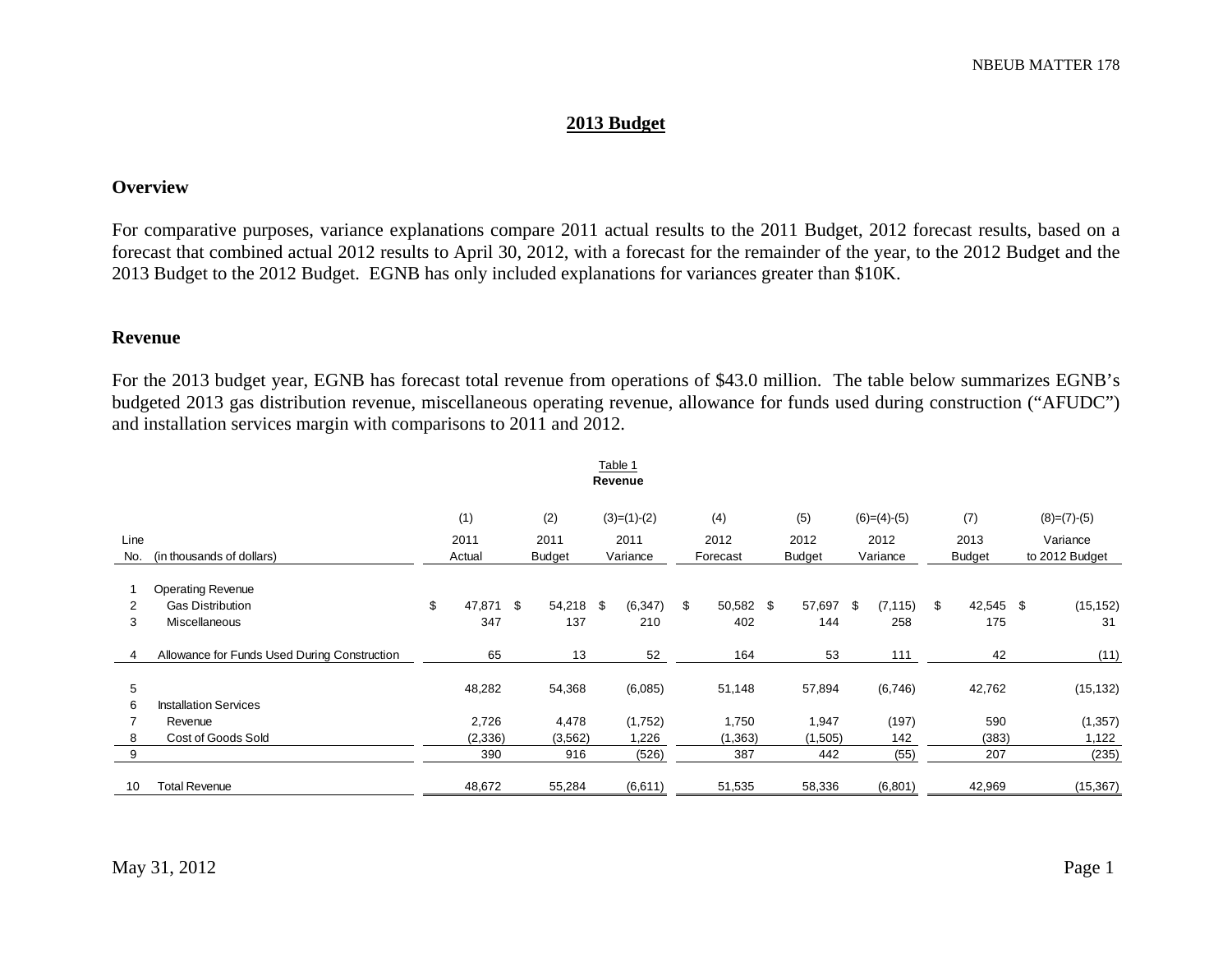#### 2011 Actual vs 2011 Budget

#### Operating Revenue

- Gas Distribution Revenue: actual gas distribution revenues were \$6.3 million under budget, primarily due to lower than expected distribution rates (\$2.9 million), lower customer attachments (\$1.8 million), warmer than normal weather (\$1.1 million), and a decrease in actual usage by customers as compared to the budget (\$0.5 million).
- Miscellaneous Operating Revenue: miscellaneous operating revenue includes Agent Billing and Collection ("ABC") and Agent Billing ("AB") service revenue, late payment charges, transactional services, gain/loss on disposal of assets and accounts payable discounts taken. Actual miscellaneous revenues were \$210K over budget, primarily due to late payment charges collected from customers being greater than forecast.

AFUDC was \$52K over budget, with the primary driver for this variance being higher than budgeted monthly balances in the Construction Work in Progress ("CWIP") account, of which AFUDC is calculated on.

Installation Services Margin was \$526K under budget. The margin was below budget due to significantly lower than anticipated number of jobs driven by the success of the Channel Partner Program, a lower number of attachments, and reduced margins on those jobs.

#### 2012 Forecast vs 2012 Budget

#### Operating Revenue

- Gas Distribution Revenue: gas distribution revenues are forecast to end 2012 \$7.1 million under budget, due to lower than forecasted distribution rates (\$4.0 million), warmer than normal weather (\$0.9 million), a reduction in customer attachments and in actual usage by customers as compared to the budget (\$2.2 million).
- Miscellaneous Operating Revenue: miscellaneous revenues are expected to end 2012 \$258K over budget, primarily due to revenue from the equipment rental program (\$123K) and late payment charges collected from customers being greater than anticipated (\$114K).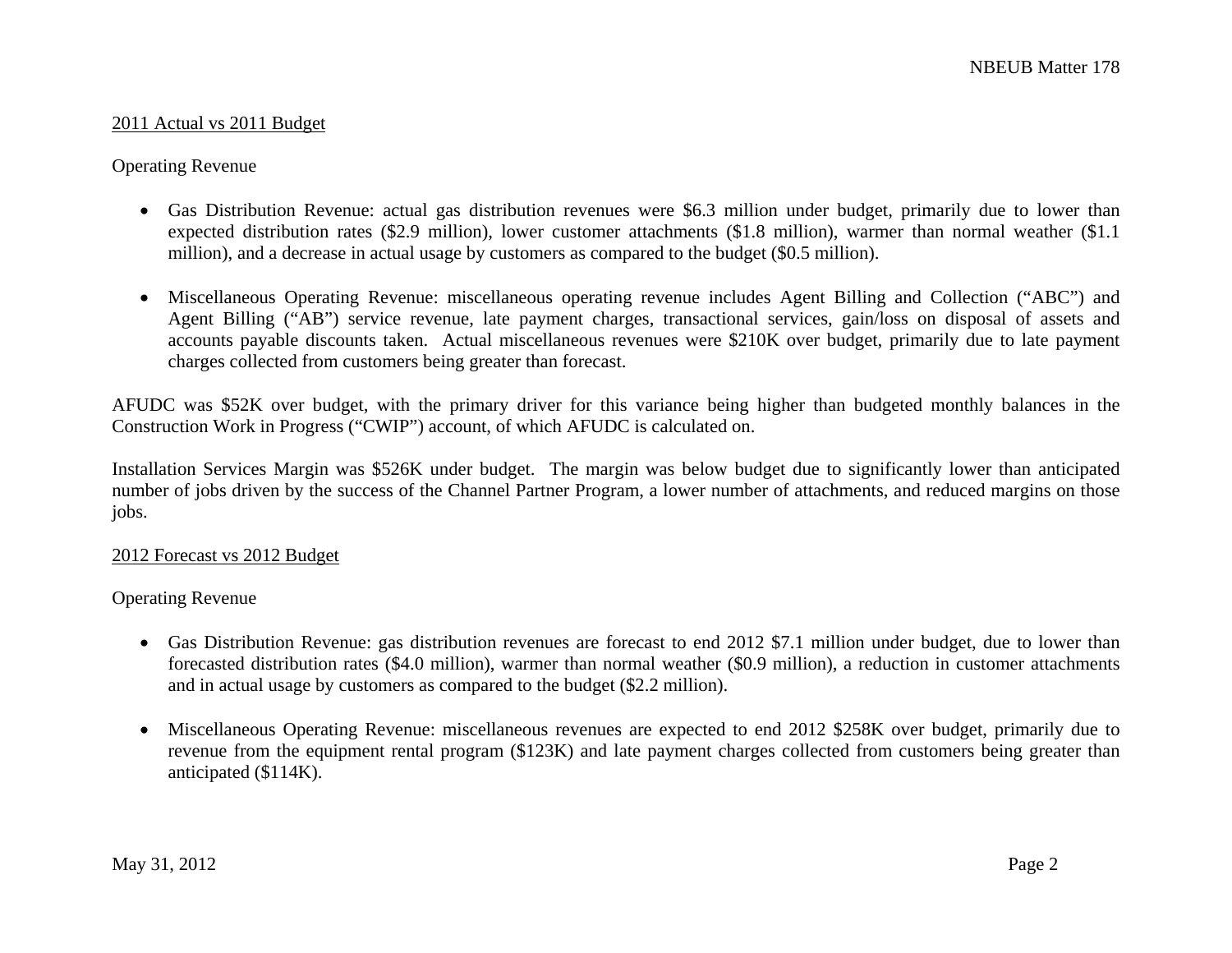AFUDC is expected to be \$111K over budget with the primary driver for this variance being higher than budgeted monthly balances in the Construction Work in Progress ("CWIP") account, of which AFUDC is calculated on.

Installation Services Margin is expected to be \$55K under budget, primarily due to EGNB's discontinuing its installation services activities.

### 2013 Budget vs 2012 Budget

### Operating Revenue

- Gas Distribution Revenue: gas distribution revenues are forecast to be \$15.2 million less than the 2012 Budget. This revenue decrease is primarily the result of the 2012 legislative changes to the Gas Distribution Act which directed EGNB to establish new rate classes for all customers, with rates to be based on the lesser of the market based rate, or the cost of service rate with an allowed multiplier to allow for a level of cross-subsidization with a revenue to cost ratio not exceeding 1.2:1 for any class of customer. The regulation also stipulated the target savings level and alternative fuel sources to be used in determining market based rates.
- Miscellaneous Operating Revenue: miscellaneous revenues are expected to be \$31K above the 2012 Budget, due to an increase in Agent Billing & Collections revenue.

AFUDC is forecast to be \$11K below the 2012 Budget primarily due to a forecast reduction in CWIP balances resulting from reduced capital spending and a greater focus on attaching customers already on main, as well as a reduction in the rate of return on debt for regulatory purposes.

Installation Services Margin is forecast to be \$235K below the 2012 Budget, primarily due to EGNB discontinuing its installation services activities, and only providing service on equipment.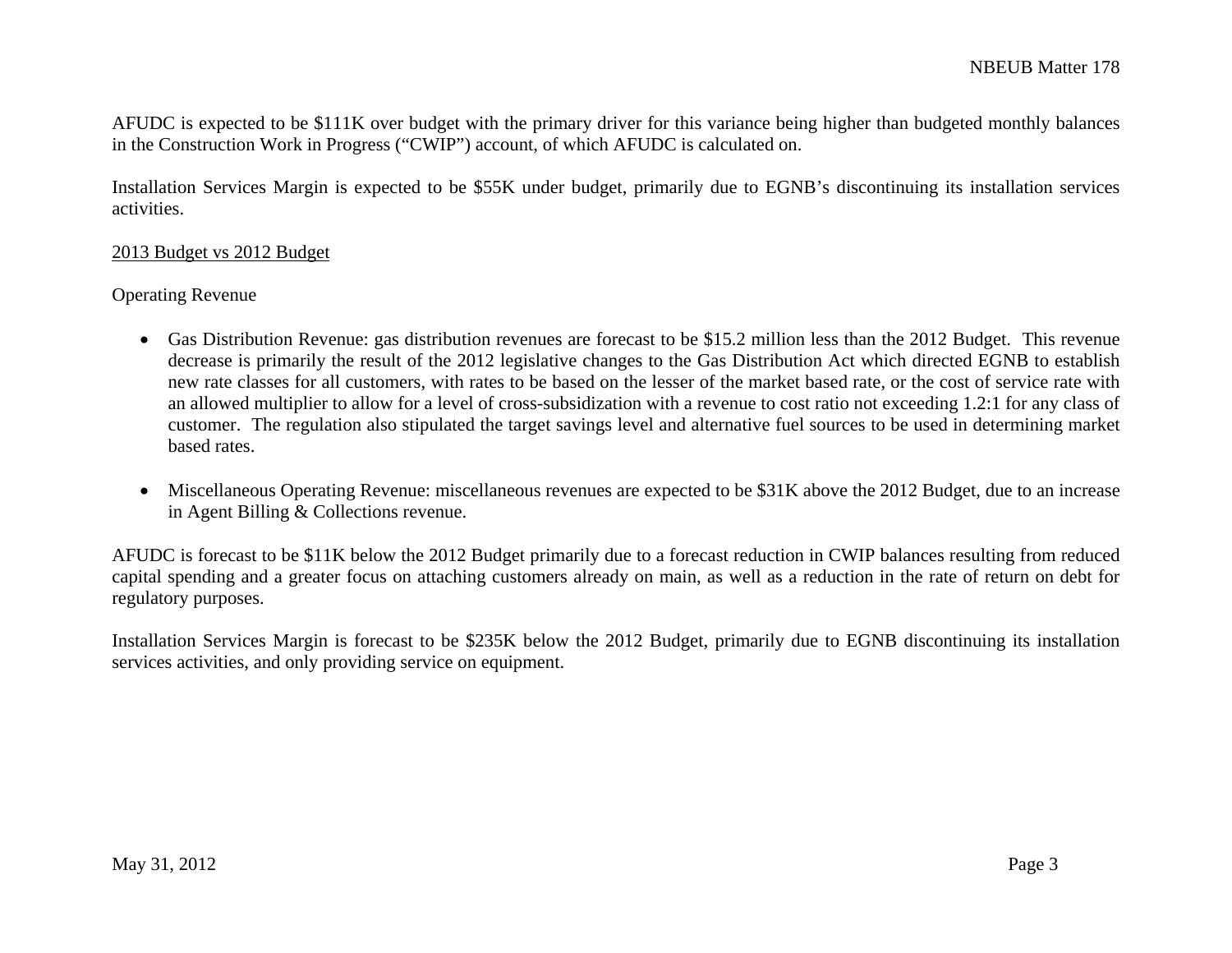# **Expenses**

For the 2013 Budget year, EGNB has forecast total expenses of \$34.3 million. Below is a summary of EGNB's operating and maintenance expenses, bad debt expense, amortization of property, plant and equipment, municipal and other taxes, interest on amounts due to associates and affiliates and other interest and amortization of deferred development costs with comparisons to 2011 and 2012.

|             | Table 2                                                                    |                |                       |                  |                  |                       |                  |                       |                            |  |  |  |
|-------------|----------------------------------------------------------------------------|----------------|-----------------------|------------------|------------------|-----------------------|------------------|-----------------------|----------------------------|--|--|--|
|             | <b>Operating Expenses</b>                                                  |                |                       |                  |                  |                       |                  |                       |                            |  |  |  |
|             |                                                                            | (1)            | (2)                   | $(3)=(1)-(2)$    | (4)              | (5)                   | $(6)=(4)-(5)$    | (7)                   | $(8)=(7)-(5)$              |  |  |  |
| Line<br>No. | (in thousands of dollars)                                                  | 2011<br>Actual | 2011<br><b>Budget</b> | 2011<br>Variance | 2012<br>Forecast | 2012<br><b>Budget</b> | 2012<br>Variance | 2013<br><b>Budget</b> | Variance<br>to 2012 Budget |  |  |  |
|             | <b>Operating Expenses</b>                                                  |                |                       |                  |                  |                       |                  |                       |                            |  |  |  |
| 2           | Operating and Maintenance Expenses                                         | 10,061         | 9,407                 | 654              | 17,982           | 17,241                | 741              | 14,030                | (3,211)                    |  |  |  |
| 3           | <b>Bad Debt Expense</b>                                                    | 242            | 265                   | (23)             | 365              | 269                   | 96               | 230                   | (39)                       |  |  |  |
| 4           | Amortization of Property, Plant and Equipment                              | 6,250          | 6,533                 | (283)            | 6,910            | 7,486                 | (576)            | 7,466                 | (20)                       |  |  |  |
| 5           | Municipal and Other Taxes                                                  | 1,129          | 1,186                 | (57)             | 1,188            | 1,317                 | (129)            | 1,195                 | (122)                      |  |  |  |
| 6           | Interest on Amounts Due to Associates and<br>Affiliates and Other Interest | 15,243         | 14,137                | 1,106            | 8,653            | 14,943                | (6,290)          | 8,464                 | (6, 479)                   |  |  |  |
|             | Amortization of Deferred Development Costs                                 | 2,974          | 2,911                 | 63               | 2,957            | 2,990                 | (33)             | 2,908                 | (82)                       |  |  |  |
| 8           | <b>Total Expenses</b>                                                      | 35,899         | 34,439                | 1,460            | 38,055           | 44,246                | (6, 191)         | 34,293                | (9,953)                    |  |  |  |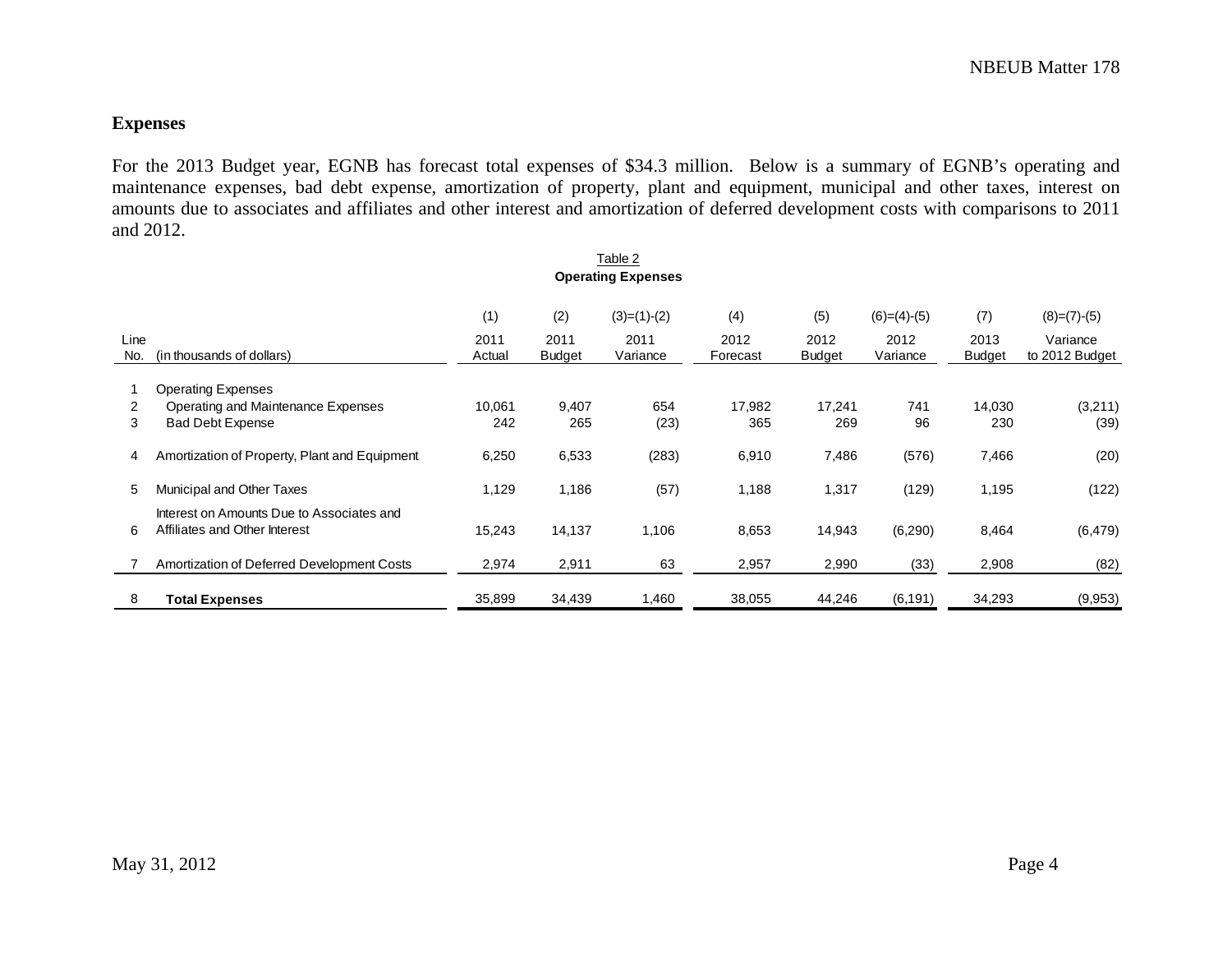### Operating and Maintenance ("O&M") Expenses

EGNB manages its O&M expenses, excluding incentives, at an aggregate level, where EGNB will try to offset increased costs in certain areas with cost reductions or savings in other areas of the organization.

EGNB has grouped its O&M expenses based on major cost categories rather than departments, as seen in the regulatory financial statement format filed with the Board. This presentation of O&M is better aligned with the NBSO Minimum Filing Requirements and EGNB may consider adjusting its future regulatory financial statements to this format if the Board believes it is a better representation of EGNB O&M expenses.

|      |                                         | (1)             | (2)           | $(3)=(1)-(2)$ | (4)             | (5)           | $(6)=(4)-(5)$ | (7)             | $(8)=(7)-(5)$  |
|------|-----------------------------------------|-----------------|---------------|---------------|-----------------|---------------|---------------|-----------------|----------------|
| Line |                                         | 2011            | 2011          | 2011          | 2012            | 2012          | 2012          | 2013            | Variance       |
| No.  |                                         | Actual          | <b>Budget</b> | Variance      | Forecast        | <b>Budget</b> | Variance      | Budget          | to 2012 Budget |
|      |                                         |                 |               |               |                 |               |               |                 |                |
|      | Labour & Benefits                       | 8,888           | 9,172         | (284)         | 9,808           | 9,477         | 331           | 9,189           | (288)          |
| 2    | Admin/Office Expenses                   | 308             | 420           | (112)         | 365             | 451           | (86)          | 420             | (31)           |
| 3    | <b>Computer &amp; Telecom Services</b>  | 333             | 376           | (43)          | 326             | 352           | (26)          | 352             |                |
|      | Professional Consulting                 | 2,529           | 2,308         | 221           | 2,947           | 2,439         | 508           | 2,051           | (388)          |
|      | Travel and Training                     | 277             | 288           | (11)          | 271             | 297           | (26)          | 253             | (44)           |
|      | Advertising & Promotions                | 1,009           | 1,186         | (177)         | 1,162           | 1,378         | (216)         | 414             | (964)          |
|      | <b>Incentives</b>                       | 3,841           | 5,166         | (1, 325)      | 4,818           | 5,897         | (1,079)       | 225             | (5,672)        |
|      | Tools & Safety                          | 202             | 123           | 79            | 206             | 205           |               | 167             | (38)           |
| 9    | Fleet                                   | 723             | 640           | 83            | 604             | 624           | (20)          | 564             | (60)           |
| 10   | <b>Facilities</b>                       | 663             | 700           | (37)          | 736             | 740           | (4)           | 666             | (74)           |
| 11   | Insurance                               | 311             | 282           | 29            | 339             | 324           | 15            | 342             | 18             |
| 12   | <b>NBEUB Assessments</b>                | 867             | 1,100         | (233)         | 921             | 900           | 21            | 750             | (150)          |
| 13   | <b>Corporate Allocations</b>            | 1,470           | 1,539         | (69)          | 1,518           | 1,510         | 8             | 1,913           | 403            |
| 14   | Gas transportation & related activities | 2,032           | 1,170         | 862           | 2,048           | 1,710         | 338           | 1,901           | 191            |
| 15   | Total O&M prior to capitalization       | 23,453          | 24,470        | (1,017)       | 26,069          | 26,304        | (235)         | 19,207          | (7,097)        |
| 16   | Capitalized to:                         |                 |               |               |                 |               |               |                 |                |
| 17   | Property, plant & equipment             | 4,353           | 3,895         | 458           | 8,087           | 9,063         | (976)         | 5,177           | (3,886)        |
| 18   | Development O&M capitalized costs       | 9,039           | 11,168        | (2, 129)      |                 |               |               |                 |                |
| 19   | <b>Total capitalized</b>                | 13,392          | 15,063        | (1,671)       | 8,087           | 9,063         | (976)         | 5,177           | (3,886)        |
| 20   | <b>Total O&amp;M expenses</b>           | \$<br>10,061 \$ | $9,407$ \$    | 654           | 17,982 \$<br>\$ | $17,241$ \$   | 741           | \$<br>14,030 \$ | (3, 211)       |

#### Table 3 **Operating and Maintenance Expenses**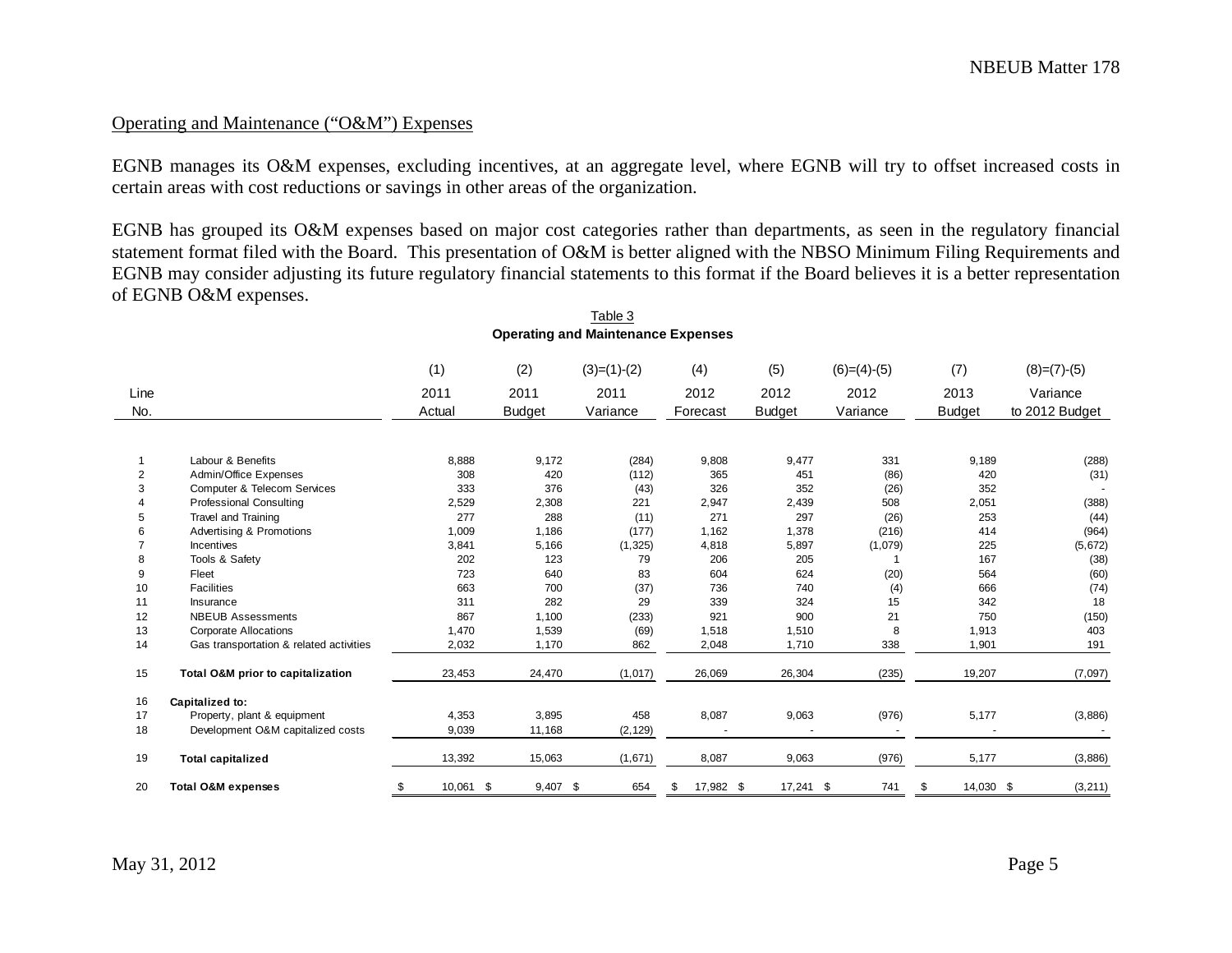#### 2011 Actual vs 2011 Budget

EGNB's 2011 Actual O&M expenses were \$1 million, or 4.2%, under budget, with the principal driver for this variance being lower incentive spending (\$1.3 million) due to lower than forecast sales, lower labour & benefits costs (\$284K) primarily due to lower than budgeted commissions, and lower NBEUB Assessments fees (\$233K) due to a decrease in hearing activity and Public Intervenor costs, partially offset by higher gas transportation costs (\$862K) due to lower than anticipated utilization of the Maritimes and Northeast Pipeline ("M&NP") Firm Service Agreement ("FSA"). Other variances within individual O&M expense categories are primarily due to:

- Admin/Office Expenses: administration and office expense costs were \$112K under budget primarily due to lower material, supplies & stationery costs (\$61K), outside services (\$23K), copier (\$17K), and postage and courier (\$8K) costs.
- $\bullet$  Computer and Telecom Services: computer and telephone related ("telecom") services were \$43K below budget, primarily due to lower telecom costs (\$14K) and lower software maintenance costs (\$30K).
- Professional Consulting: professional consulting costs were \$221K over budget, primarily due to higher than forecast legal and professional consulting costs arising from activity related to the legislative changes (\$321K) offset by reduction in consulting fees for Construction and Maintenance due to a new contract for sewer lateral costs (\$101K)
- Travel and Training: travel and training costs were \$11K under budget, primarily due to lower airfare (\$18K) and accommodations (\$14K) related to reduced travel and conference attendance (\$2K), partially offset by an increase to meal (\$12K) and ground transportation costs (\$9K).
- Advertising and Promotions: advertising and promotion expenditures were \$177K under budget primarily due to a decrease in advertising & public relations costs (\$115K) due to a reduction in programs, a reduction in sponsorship activity (\$52K), and a reduction in trade & civic membership costs (\$9K), due to an overall cost mitigation strategy.
- Tools and Safety: tools and safety costs were \$79K over budget, primarily due to the Call Before You Dig campaign (\$70), and Public Awareness and Promotional Items (\$9K).
- Fleet: fleet costs were \$83K over budget, primarily due to fuel costs higher than budget (\$53K), and additional lease and maintenance costs (\$30K).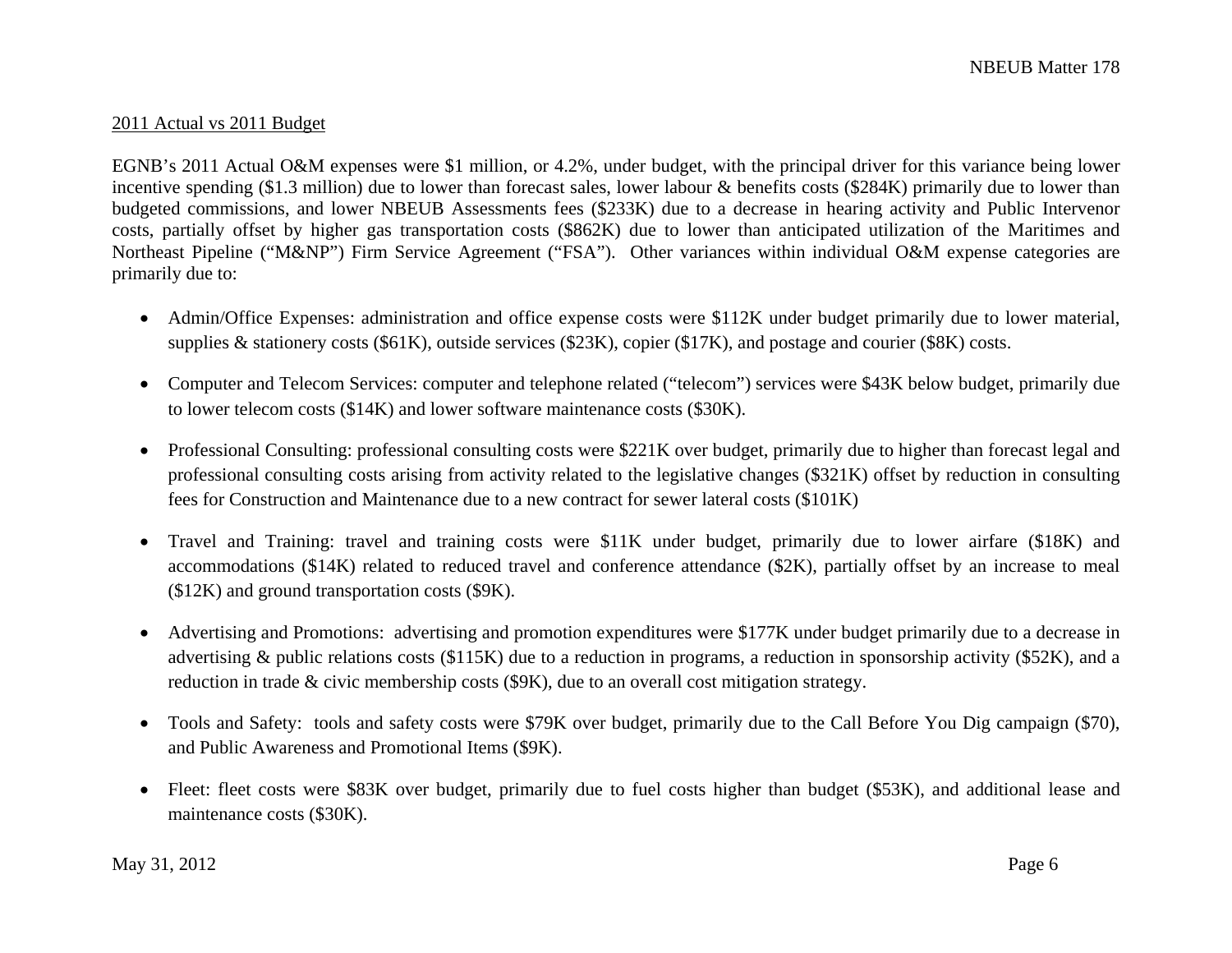- Facilities: facilities expenditures were \$37K below budget primarily due to a reduction in lease costs due to the removal of some warehouse space (\$16K) and a reduction in office repairs & maintenance costs (\$23K)
- $\bullet$  Insurance: insurance costs were \$29K over budget, primarily due to higher than anticipated liability insurance (\$27K) and broker insurance (\$4K), partially offset by lower automobile insurance costs (\$1K).
- Corporate Allocations: corporate allocations are \$69K under budget due to a decrease in actual costs for IT-Enterprise Financial Systems (\$28K), IT-Computer Support Services (\$85K), and HR Benefits and Project costs (\$92K), partially offset by an increase in Investor Relations costs (\$18K), HRIS Services (\$17K), internal legal costs as a result of the independent investor unit acquisition and government relations (\$27K), an increase in Board of Director charges (\$47) as a result of the government relations activity, an increase in Tax support (\$10K), Dispatch Services (\$8K) and Nomination costs (\$5K).

Overall, amounts capitalized to Property, Plant and Equipment and Development O&M capitalized costs are \$1.7 million below budget due to a lower amount capitalized to Development O&M and a slightly higher amount to Property, Plant and Equipment, when the capitalization percentages are applied.

# 2012 Forecast vs 2012 Budget

EGNB's 2012 Forecast O&M expenses are expected to end the year \$235K, or 1%, under budget, with the principal drivers for this variance being lower incentive spending (\$1.1 million) due to a wind down of the incentive program as a result of legislative changes and lower advertising and promotion costs (\$216K) due to a change in brand awareness strategy and the resulting reduction in advertising and a reduction in sponsorships, partially offset by higher professional consulting and legal costs (\$508K) due to activity arising from the legislative changes, and higher gas transportation costs (\$338K) due to lower than anticipated utilization of the M&NP FSA. Other variances within individual O&M expense categories are primarily due to:

- Labour and Benefits: labour and benefit expenses are forecast to be \$331K over budget, primarily due to additional pension plan costs (\$400K) and other employee benefits costs (\$193K), partially offset by reductions to base pay (\$298K) primarily resulting from staff reductions as a result of a reduction in installations activities.
- $\bullet$  Admin/Office Expenses: administration and office expense are forecast to be \$86K under budget primarily due to lower than budgeted expenditures relating to the leak survey program (\$21K), lower stakeholder relations related costs (\$30K), lower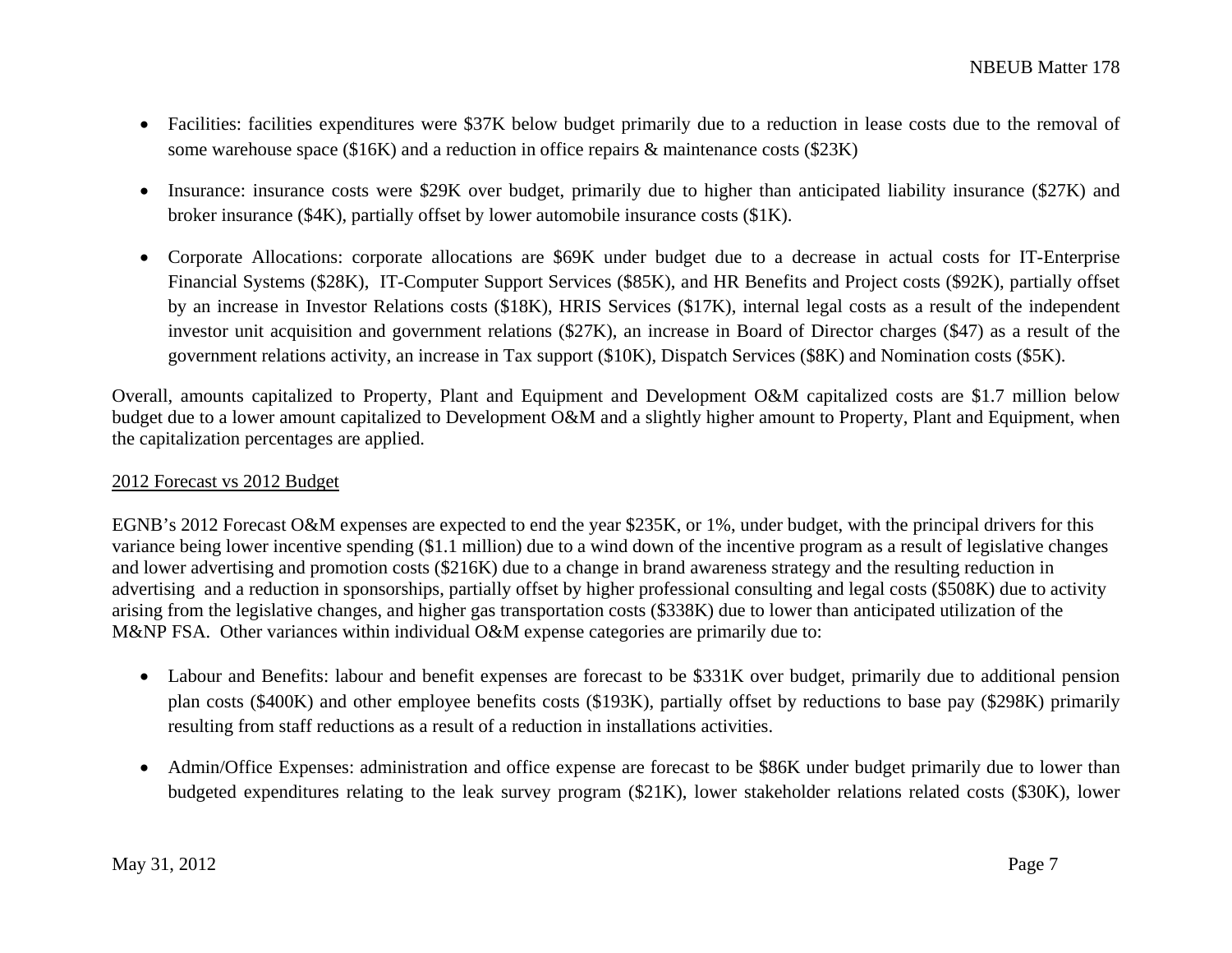stationery costs (\$17K), copier and other supplies (\$11K) and utility costs (\$7K), partially offset by higher other materials and postage (\$7K).

- • Computer and Telecom Services: computer and telecom services are forecast to be \$26K under budget primarily due to lower software maintenance costs (\$24K), lower cellular/pager costs (\$17K), partially offset by higher computer equipment supplies costs (\$10K).
- • Travel and Training: travel and training costs are forecast to end \$26K under budget, primarily due to lower airfare expenses (\$5K) related to reduced travel and conference attendance (\$1K) as part of cost mitigation activities and associated accommodation (\$9K), meal (\$5K) and ground transportation costs (\$4K).
- Fleet: fleet costs are forecast to be \$20K under budget, primarily due to a reduction of vehicles and associated expenses as part of decreased activities.
- $\bullet$  Insurance: insurance costs are forecast to be \$15K over budget, primarily due to higher than anticipated liability insurance  $(14K)$  and broker insurance (\$3K), partially offset by lower crime insurance (\$1K).
- NBEUB Assessments: NBEUB Assessments are forecast to end \$21K above budget primarily due to increased regulatory activity in 2012.

Amounts capitalized to Property, Plant and Equipment are forecast to end \$976K under budget primarily due to the reduction in incentive spending which is capitalized to Property, Plant and Equipment at a rate of 94.59%. Beginning January 1, 2012, EGNB ceased capitalizing O&M expenses to Development O&M capitalized costs.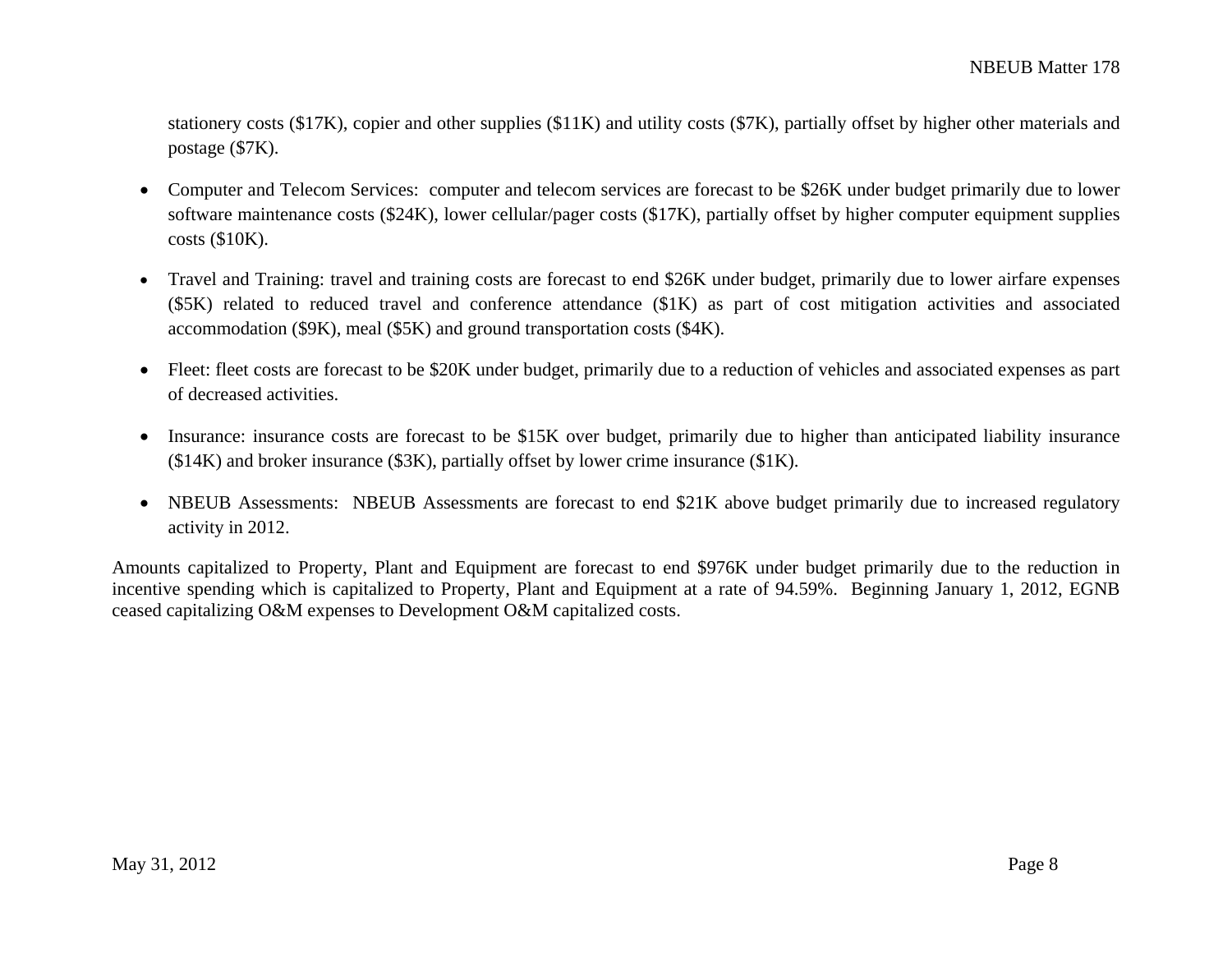#### 2013 Budget vs 2012 Budget

EGNB's 2013 Budget O&M expenses reflect a \$7.1 million decrease in comparison to its 2012 O&M Budget, with the principal drivers for this variance being lower incentive spending expectations (\$5.7 million), due to the elimination of incentives for new customers attaching to the system in response to legislative changes occurring in 2012, and lower Advertising & Promotions costs (\$1.0 million). Other variances within individual O&M expense categories accounting for the remaining \$0.4 million decrease compared to the 2012 Budget are primarily due to:

- Labour and Benefits: labour and benefit expenses are forecast to be \$287K below the 2012 Budget, primarily due to an overall reduction in labour costs (\$910K) due to staff reductions as a result of the amendments to the Gas Distribution Act in 2012, and a corresponding reduction in other employee benefits costs (\$160K), partially offset by additional pension plan costs (\$783K).
- $\bullet$  Admin/Office Expenses: administration and office expenses are forecast to be \$31K less than the 2012 Budget, primarily due to cost mitigation strategies in the 2013 Budget as a result of the amendments to the Gas Distribution Act in 2012.
- Professional Consulting: professional consulting costs are forecast to be \$388K less than the 2012 Budget, primarily driven by the elimination of contracting out emergency response to a third party and performing this service in-house (\$225K), and an overall reduction in the use of outside professional services, as a result of the amendments to the Gas Distribution Act in 2012.
- Travel and Training: travel and training costs are forecast to be \$44K less than the 2012 Budget, primarily due to reductions in travel as a result of cost mitigation strategies in the 2013 Budget as a result of the amendments to the Gas Distribution Act in 2012.
- $\bullet$  Tools and Safety: tools and safety expenses are forecast to be \$38K less than the 2012 Budget, primarily due to reductions in staff, and required tools, as a result of the amendments to the Gas Distribution Act in 2012.
- $\bullet$  Fleet: fleet expenses are forecast to be \$60K less than the 2012 Budget, primarily due to reductions in vehicles required and the associated repairs, maintenance and fuel costs as a result of cost mitigation strategies in the 2013 Budget as a result of the amendments to the Gas Distribution Act in 2012.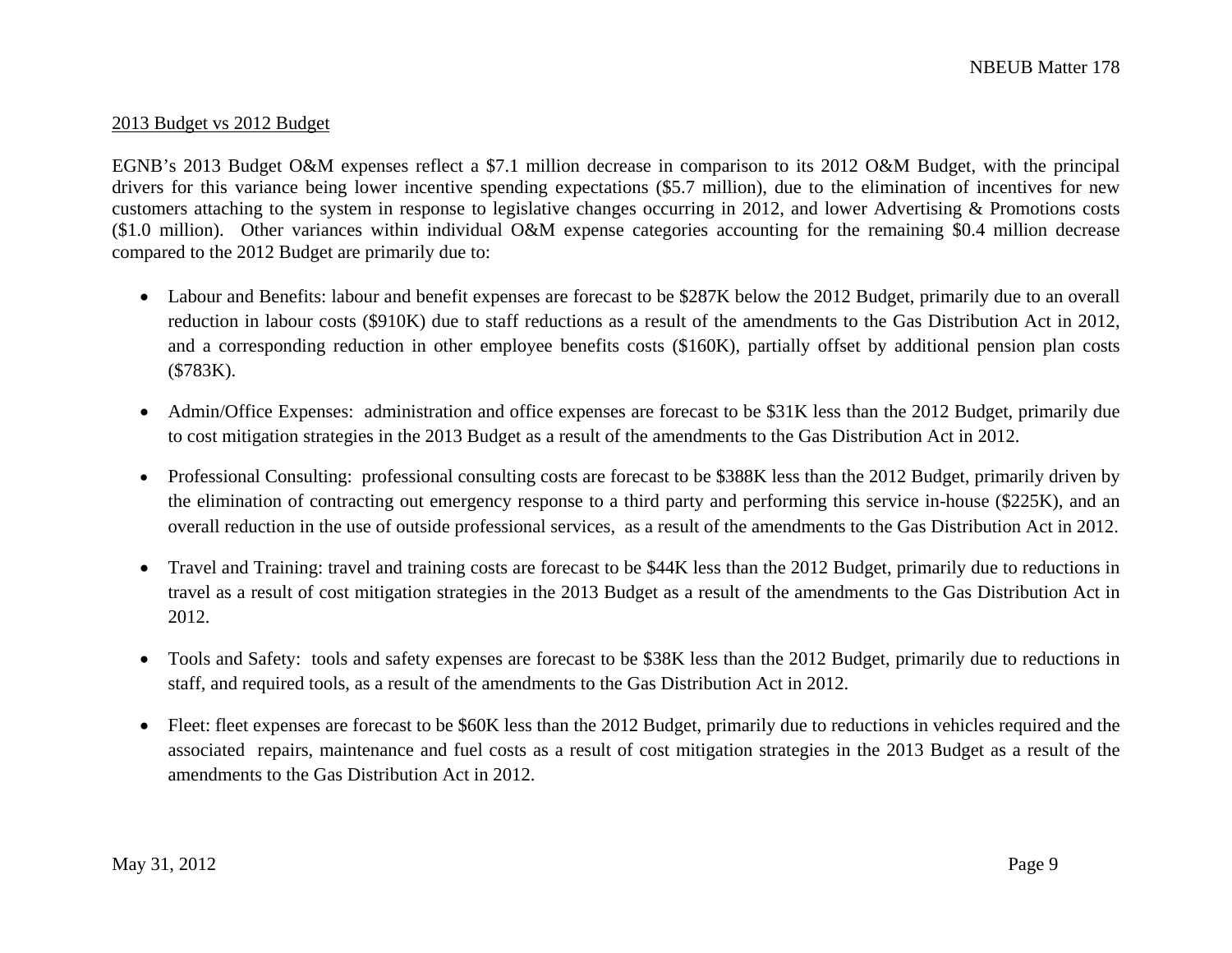- $\bullet$  Facilities: facilities costs are forecast to be \$74K less than the 2012 Budget, primarily due to reductions in space required, and the associated repairs and maintenance costs, as a result of the amendments to the Gas Distribution Act in 2012.
- $\bullet$  Insurance: insurance expenses are forecast to be \$18K more than the 2012 Budget, primarily due to increased liability insurance costs (\$14K) and broker insurance costs (\$4K).
- $\bullet$  NBEUB Assessments: NBEUB Assessments are forecast to be \$150K less than the 2012 Budget, primarily due to the expected move to a single proceeding to review both the budget and set annual distribution rates.
- Corporate Allocations: corporate allocations are \$403K higher than the 2012 Budget due to proposed change in the corporate allocation methodology.
- $\bullet$  Gas Transportation and Related Activities: gas transportation and related activities are \$191K higher than the 2012 Budget due to the anticipated trend of lower than anticipated utilization of the Maritimes and Northeast Pipeline ("M&NP") Firm Service Agreement ("FSA") continuing in 2013.

Amounts capitalized to Property, Plant and Equipment and Development O&M capitalized costs are forecast to be \$3.9 million less than the 2012 Budget due to a reduction in O&M expenditures (\$5.3 million), partially offset by an increase in O&M capitalization rates (\$1.4 million)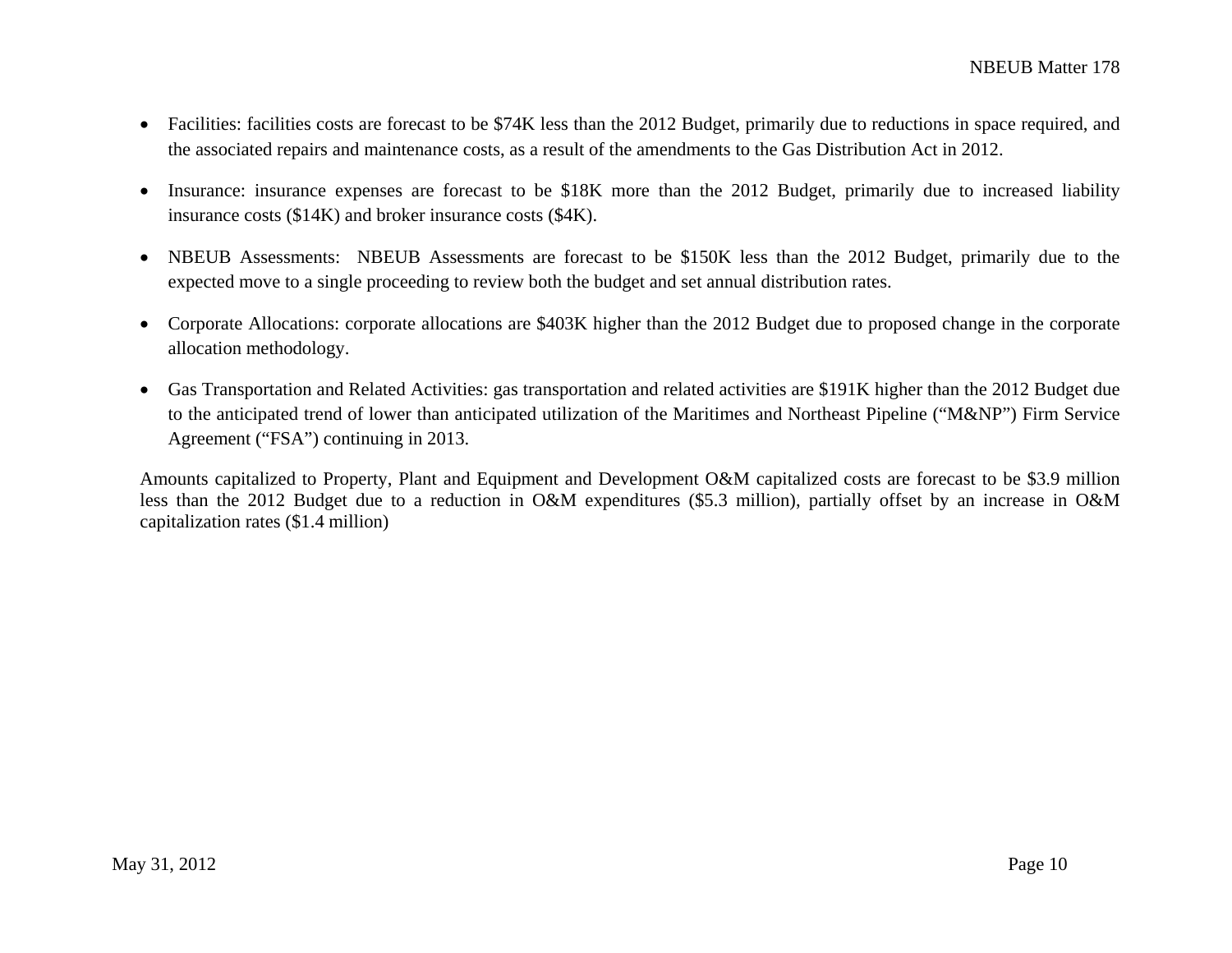### Other Operating Expenses

#### 2011 Actual vs 2011 Budget

Bad Debt Expense was \$23K under budget primarily due to a reduction in revenues and enhanced collection efforts.

Amortization of Property, Plant and Equipment was \$283K under budget due to the timing and nature of capital expenditures.

Municipal and Other Taxes were \$57K under budget due primarily to changes in property assessment values as compared to budget.

Interest on Amounts Due to Associates and Affiliates and Other Interest was \$1.1M above budget due to higher than budgeted Long Term Debt ("LTD") requirements during 2011 due to lower than budgeted cash flow from operations.

Amortization of Deferred Development Costs was \$63K above budget primarily due to a reclassification of actual intangible software costs and their associated amortization from Property, Plant and Equipment resulting from accounting changes (\$144K), partially offset by lower than budgeted amortization on Development O&M (\$81K) resulting from lower than budget additions.

# 2012 Forecast vs 2012 Budget

Bad Debt Expense is expected to be \$96K above budget as a result of current accounts receivable balances considered at risk at the time the 2012 forecast was prepared.

Amortization of Property, Plant and Equipment is expected to be \$576 under budget due to the timing and nature of capital expenditures, and an overall reduction in capital expenditures planned as a result of recent amendments to the Gas Distribution Act.

Municipal and Other Taxes are expected to be \$129K below budget primarily due to a decrease in capital expenditures as compared to budget.

Interest on Amounts Due to Associates and Affiliates and Other Interest are expected to be \$6.3 million under budget due to the planned retirement of LTD associated with funding the regulatory deferral as a result of the amendments to the Gas Distribution Act in 2012.

Amortization of Deferred Development Costs are expected to be \$33K under budget due to a lower than budgeted amortization on Development O&M resulting from lower than budget additions.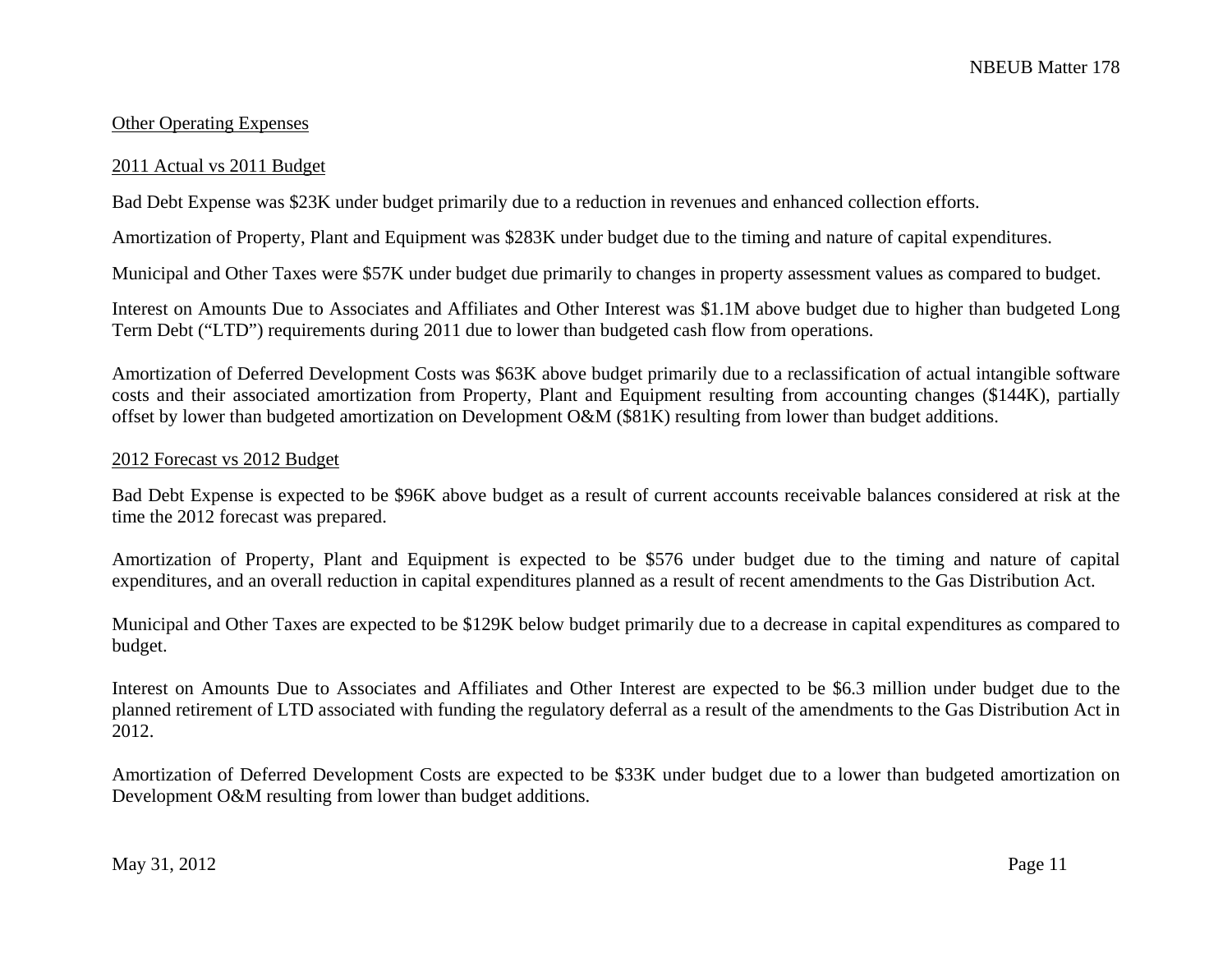#### 2013 Budget vs 2012 Budget

Bad Debt Expense is forecast to decrease by \$39K compared to the 2012 budget, primarily due to an overall decrease in combined expected gas distributions and installation services revenues year over year, resulting from forecasted reduction in new customers and lower distribution rates, as a result of the amendments to the Gas Distribution Act in 2012, and an exit from the installation activities.

Amortization of Property, Plant and Equipment is forecast to result in a \$20K decrease compared to the 2012 budget due to reduced forecast capital additions in 2013 as a result of the amendments to the Gas Distribution Act in 2012.

Municipal and Other Taxes are forecast to decrease by \$122K compared to the 2012 budget primarily due to reduced forecast in additions to capital as a result of the amendments to the Gas Distribution Act in 2012.

Interest on Amounts Due to Associates and Affiliates and Other Interest are forecast to decrease by \$6.5 million compared to the 2012 budget due to the planned retirement of LTD associated with funding the regulatory deferral as a result of the amendments to the Gas Distribution Act in 2012.

Amortization of Deferred Development Costs is forecast to decrease by \$82K compared to the 2012 budget primarily due to the reductions in additions to Development O&M in 2012 as compared to those originally budgeted resulting in a reduced amortization.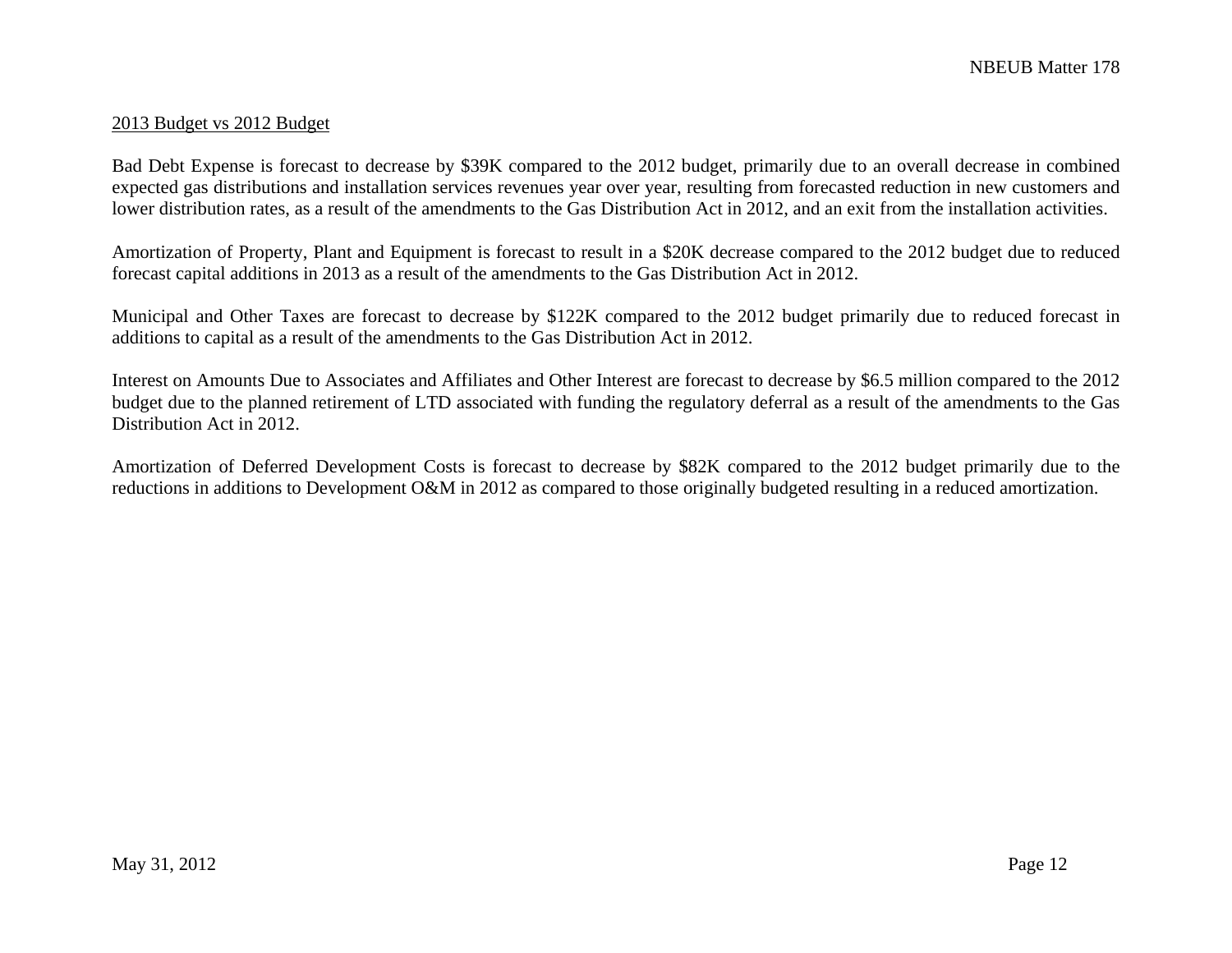#### **Rate Base**

Information with respect to EGNB's year end Rate Base and the levels of Property, Plant and Equipment, Development O&M capitalized costs, Working Capital allowance and other elements within rate base are provided below.

|             |                                   | (1)            | (2)                   | $(3)=(1)-(2)$    | (4)              | (5)                   | $(6)=(4)-(5)$    | (7)                   | $(8)=(7)-(5)$              |
|-------------|-----------------------------------|----------------|-----------------------|------------------|------------------|-----------------------|------------------|-----------------------|----------------------------|
| Line<br>No. | (in thousands of dollars)         | 2011<br>Actual | 2011<br><b>Budget</b> | 2011<br>Variance | 2012<br>Forecast | 2012<br><b>Budget</b> | 2012<br>Variance | 2013<br><b>Budget</b> | Variance<br>to 2012 Budget |
|             | Property, plant and equipment     | 162,532        | 166,571               | (4,039)          | 172,072          | 186,574               | (14,502)         | 174,158               | (12, 416)                  |
| 2           | Development O&M capitalized costs | 102,786        | 106,942               | (4, 156)         | 99,937           | 101,368               | (1,431)          | 97,134                | (4,234)                    |
| 3           | Franchise fee                     | 575            | 562                   | 13               | 500              | 475                   | 25               | 425                   | (50)                       |
| 4           | Deferred costs                    | 108            | 109                   | (1)              | 31               | 109                   | (78)             |                       | (109)                      |
| 5           | Term deposit                      | 2,974          | 2,955                 | 19               | 2,978            | 2,963                 | 15               | 2,978                 | 15                         |
| 6           | Working capital allowance         | 1,960          | 1,327                 | 633              | 2,104            | 1,532                 | 572              | 1,486                 | (46)                       |
|             | <b>Regulatory Deferral</b>        | 178,747        | 176,984               | 1,763            |                  | 187,399               | (187, 399)       |                       | (187, 399)                 |
| 8           | Rate Base                         | 449,682        | 455,450               | (5,768)          | 277,622          | 480,420               | (202, 798)       | 276,181               | (204, 239)                 |

# 2011 Actual vs 2011 Budget

Property, Plant and Equipment was \$4.0 million below budget primarily due to a cancellation of a strategic project (\$2.7 million), a delay in transportation equipment costs (\$0.5 million) due to the timing of vehicle purchases, and the impact of the lower than forecast ending year balance (\$1.4 million) from 2010.

Development O&M Capitalized Costs were \$4.2 million below budget primarily due to a reduction in additions from O&M spending below budget (\$2.1 million), a reduction in amortization (\$0.2 million) and the impact of the lower than forecast ending year balance (\$2.3 million) from 2010.

Franchise Fee was \$13K above budget due to a miscalculation, which caused an overstatement of accumulated amortization in the 2011 Budget.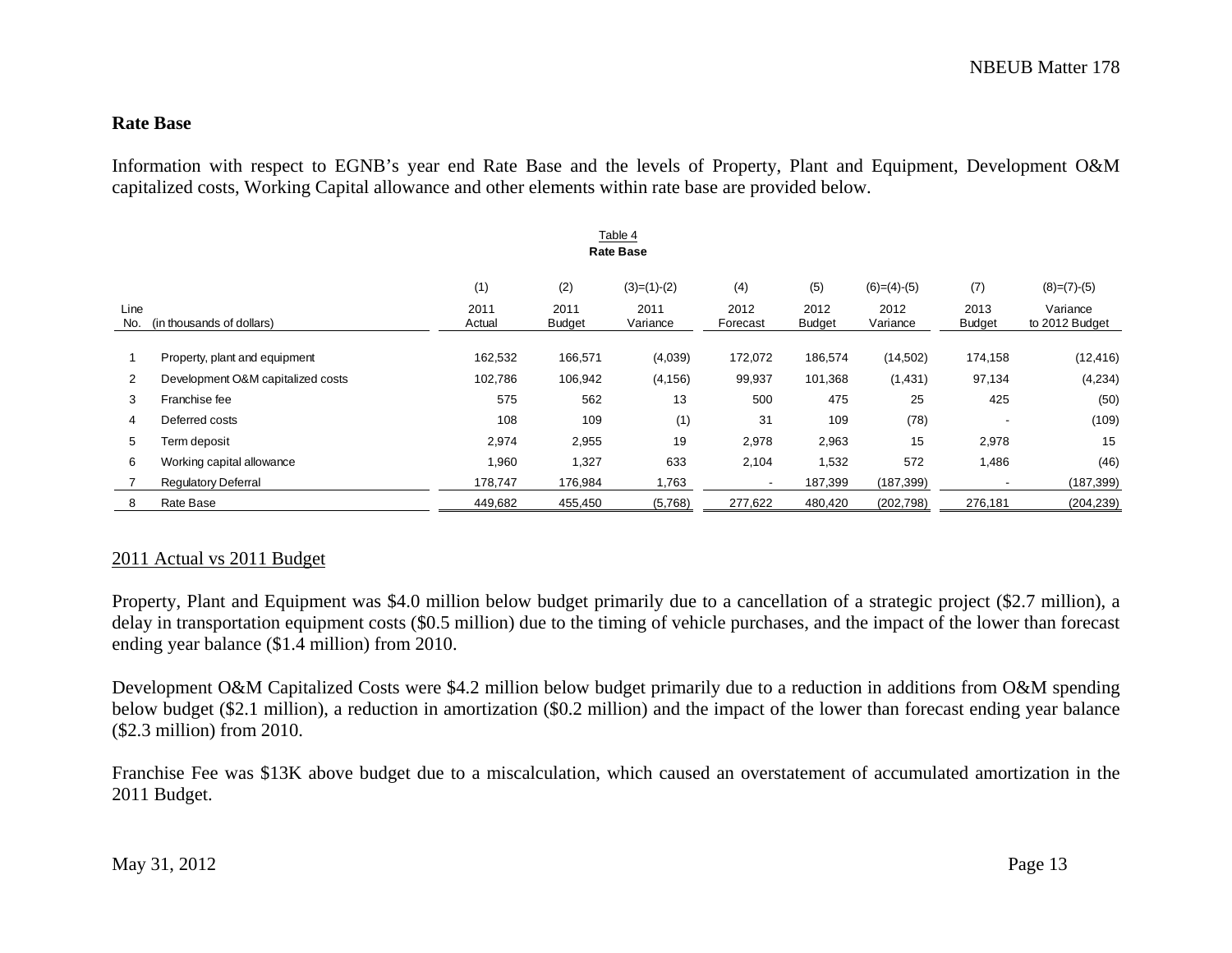Term deposit costs were \$19K above budget due to the timing of the payout of the accrued interest on the term deposit.

Working Capital Allowance is \$633K over budget, primarily due to a higher prepaid expense balance (\$697K), partially offset by a lower inventory balance (\$64K).

Regulatory Deferral is \$1.8 million over budget, primarily due to a shortfall in Gas Distribution revenue (\$6.3 million) and Installation Services Margin (\$526K), an increase in O&M expenses (\$654K), an increase in interest expense (\$1.1 million) and an increase in the opening balance (\$0.2 million) resulting from higher than forecast additions in the last quarter of 2010. These additions were partially offset by reductions from Other Revenue higher than budget (\$0.2 million), amortization lower than budget (\$0.2 million) and a reduction in return on equity (\$6.5 million) as a result of a regulatory decision reducing the regulated allowed rate of return to 10.9% from the budgeted rate of 12.75%, coupled with a reduction in the equity percentage of overall capital to 45% from the previous 50%.

#### 2012 Forecast vs 2012 Budget

Property, Plant and Equipment is expected to be \$14.5 million under budget primarily due to the cancellation of a strategic project and the delay of two other strategic projects to future years (\$10.7 million), a reduction in distribution plant spending due to a reduction in attachments (\$1.6 million), and the postponement of an IT project (\$0.7 million), partially offset by an increase in transportation equipment costs (\$0.3 million) due to the timing of vehicle purchases. This is all in addition to a lower opening balance resulting from lower than forecasted capital spending for the final quarter of 2011 (\$2.3 million), partially offset by a reduction in depreciation (\$0.6 million).

Development O&M Capitalized Costs are expected to be \$1.4 million below budget primarily due to a reduction in amortization (\$0.1 million) and the impact of the lower than forecast ending year balance (\$1.5 million) from 2011.

Franchise Fee Costs are expected to be \$25K above budget to bring it in line with the previous year's ending balances and current year's anticipated level of amortization.

Deferred Costs are expected to be \$78K below budget due to due to a miscalculation, which caused an overstatement of equity call costs in the 2012 Budget.

Term deposit costs ares expected to be \$15K above budget, primarily due to the timing of the payment of the interest earned.

Working Capital Allowance is expected to be \$0.6 million above budget, primarily due to higher prepaid expense balances (\$577K).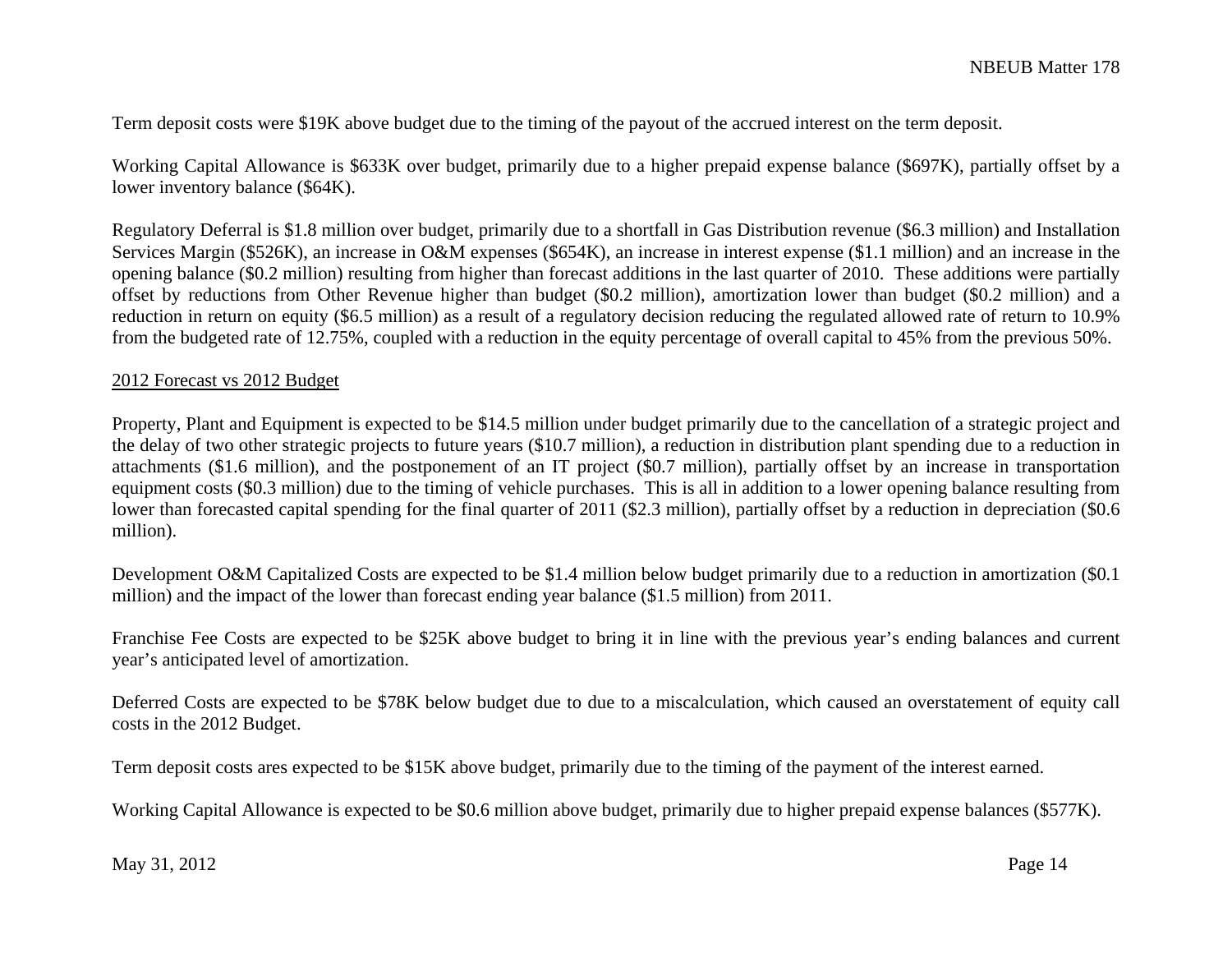Regulatory Deferral is expected to be \$187.4 million below budget due to the removal of the regulatory deferral account from rate base for purposes of calculating return in accordance with the 2012 legislative changes to the Gas Distribution Act.

#### 2013 Budget vs 2012 Budget

Property, Plant and Equipment are forecast to decrease by \$12.4 million as compared to the 2012 budget due to a dramatic reduction in budgeted new growth as a result of the 2012 legislative changes to the Gas Distribution Act.

Development O&M Capitalized Costs are forecast to decrease by \$4.2 million as compared to the 2012 budget as a result of recognizing an additional year of amortization. Consistent with 2012, there are no new additions to Development O&M.

Franchise fee cost is forecast to decrease by \$50K as compared to the 2012 budget due to the recognition of an additional year of amortization.

Deferred Costs are forecast to decrease by \$109K as compared to the 2012 budget due to the recognition of an additional year of amortization.

Term deposit costs are forecast to increase by \$15K as compared to the 2012 budget to reflect actual experience around the timing of the interest payments and interest rates.

Working Capital Allowance is forecast to decrease by \$46K as compared to the 2012 budget, primarily due to lower budgeted inventory (\$46K).

Regulatory Deferral is forecast to decrease by \$187.4 million as compared to the 2012 budget due to the removal of the regulatory deferral account from rate base for purposes of calculating return in accordance with the 2012 legislative changes to the Gas Distribution Act.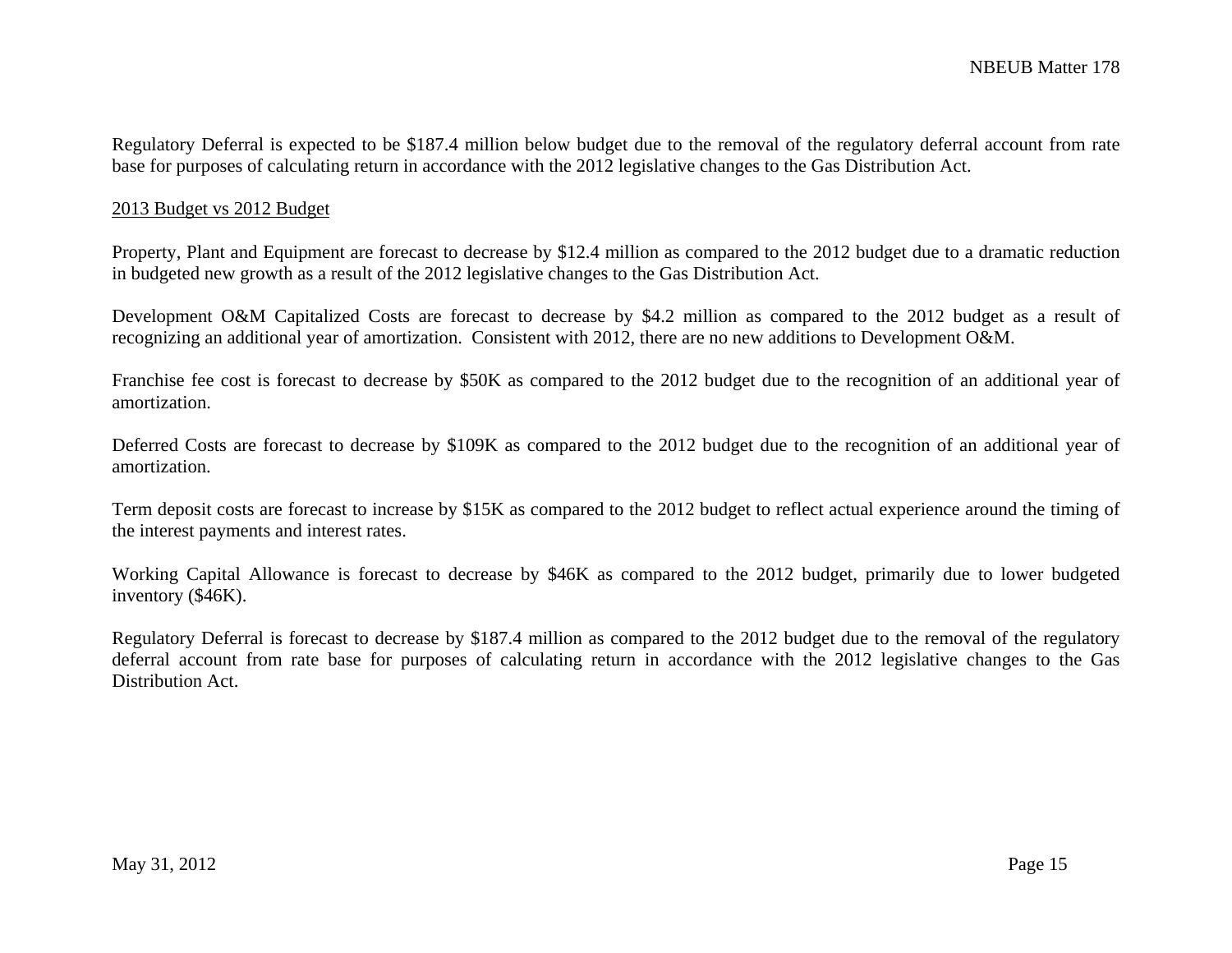#### **Non-Rate Base**

Information with respect to EGNB's Non-Rate Base items is provided below.

|             | Table 5<br><b>Non-Rate Base</b>                |                |                       |                  |                  |                       |                  |                       |                            |  |  |  |
|-------------|------------------------------------------------|----------------|-----------------------|------------------|------------------|-----------------------|------------------|-----------------------|----------------------------|--|--|--|
|             |                                                | (1)            | (2)                   | $(3)=(1)-(2)$    | (4)              | (5)                   | $(6)=(4)-(5)$    | (7)                   | $(8)=(7)-(5)$              |  |  |  |
| Line<br>No. | (in thousands of dollars)                      | 2011<br>Actual | 2011<br><b>Budget</b> | 2011<br>Variance | 2012<br>Forecast | 2012<br><b>Budget</b> | 2012<br>Variance | 2013<br><b>Budget</b> | Variance<br>to 2012 Budget |  |  |  |
|             | <b>Non-Ratebase Assets</b>                     |                |                       |                  |                  |                       |                  |                       |                            |  |  |  |
| 2           | Cash and Short Term Investments                | 1,088          |                       | 1,088            | 3,632            | 7,201                 | (3,569)          | 11,427                | 4,226                      |  |  |  |
| 3           | Accounts Receivable                            | 14,149         | 14,083                | 66               | 14,299           | 14,807                | (508)            | 13,607                | (1,200)                    |  |  |  |
|             | Inventory                                      | 1,263          | 4,087                 | (2,824)          | 4,455            | 4,289                 | 166              | 4,455                 | 166                        |  |  |  |
| 5           | <b>Total Non-Rate Base Assets</b>              | 16,500         | 18,170                | (1,670)          | 22,386           | 26,297                | (3,911)          | 29,489                | 3,192                      |  |  |  |
| 6           | <b>Non-Ratebase Liabilities</b>                |                |                       |                  |                  |                       |                  |                       |                            |  |  |  |
|             | Short Term Indebtedness                        |                | 667                   | (667)            |                  |                       |                  |                       |                            |  |  |  |
| 8           | <b>Accounts Payable</b>                        | 10,979         | 15,941                | (4,962)          | 16,004           | 23,522                | (7,518)          | 14,746                | (8,776)                    |  |  |  |
| 9           | Long Term Deferred Post Employment Liabilities |                | 2,359                 | (2,359)          | 2,464            | 2,328                 | 136              | 2,464                 | 136                        |  |  |  |
| 10          | <b>Total Non-Rate Base Liabilities</b>         | 10,979         | 18,967                | (7,988)          | 18,468           | 25,850                | (7, 382)         | 17,210                | (8,640)                    |  |  |  |

Non-rate base items are a function of the annual operations of EGNB and fluctuate with changes in operating revenues and expenses.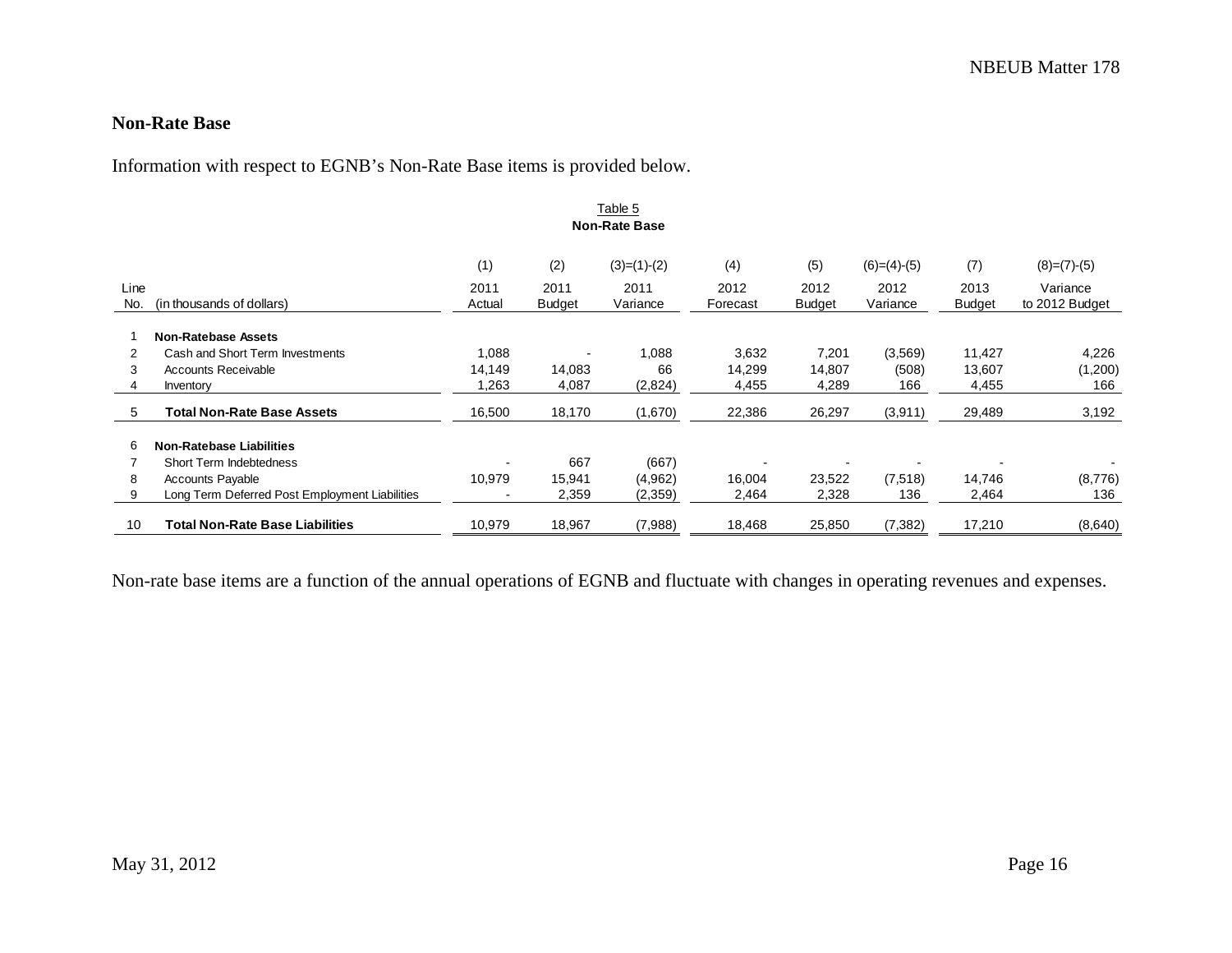# **Cost of Capital Summary**

Information with respect to EGNB's Cost of Capital is provided below.

|                | Table 6                |                       |                  |                  |                       |                  |                       |                            |  |  |  |  |
|----------------|------------------------|-----------------------|------------------|------------------|-----------------------|------------------|-----------------------|----------------------------|--|--|--|--|
|                | <b>Cost of Capital</b> |                       |                  |                  |                       |                  |                       |                            |  |  |  |  |
|                | (1)                    | (2)                   | $(3)=(1)-(2)$    | (4)              | (5)                   | $(6)=(4)-(5)$    | (7)                   | $(8)=(7)-(5)$              |  |  |  |  |
|                | 2011<br>Actual         | 2011<br><b>Budget</b> | 2011<br>Variance | 2012<br>Forecast | 2012<br><b>Budget</b> | 2012<br>Variance | 2013<br><b>Budget</b> | Variance<br>to 2012 Budget |  |  |  |  |
| Principal      |                        |                       |                  |                  |                       |                  |                       |                            |  |  |  |  |
| Debt           | 245,500                | 227,701               | 17,799           | 160,339          | 262,150               | (101, 811)       | 160,339               | (101, 811)                 |  |  |  |  |
| Equity         | 211,867                | 225,618               | (13,751)         | 121,106          | 218,846               | (97, 740)        | 128,643               | (90, 203)                  |  |  |  |  |
| Return (\$)    |                        |                       |                  |                  |                       |                  |                       |                            |  |  |  |  |
| Debt           | 14,745                 | 14,133                | 612              | 8,587            | 14,922                | (6, 335)         | 8,448                 | (6, 474)                   |  |  |  |  |
| Equity         | 20,738                 | 27,281                | (6, 543)         | 13,382           | 22,607                | (9,225)          | 8,650                 | (13, 957)                  |  |  |  |  |
| Approved rates |                        |                       |                  |                  |                       |                  |                       |                            |  |  |  |  |
| Debt           | 6.10%                  | 6.24%                 | $-0.14%$         | 5.75%            | 6.04%                 | $-0.29%$         | 5.52%                 | $-0.52%$                   |  |  |  |  |
| Equity         | 10.90%                 | 12.75%                | $-1.85%$         | 10.90%           | 10.90%                | 0.00%            | 10.90%                | $0.00\%$                   |  |  |  |  |

EGNB finances its operations through a combination of equity and debt financing.

#### 2011 Actual vs 2011 Budget

Equity was \$13.8 million below budget due to a regulatory decision received that directed EGNB to reduce the level of Equity to 45% from the previous regulated 50%. As a result, EGNB's cash requirements were funded through debt financing which was \$17.8 million above budget.

Actual debt rates were 0.14% below budget rates due to lower than budgeted interest rates on the additional debt requirements. Equity rate was 1.85% below budget as a result of a regulatory decision reducing allowed return on equity to 10.9% from the budget level of 12.75%.